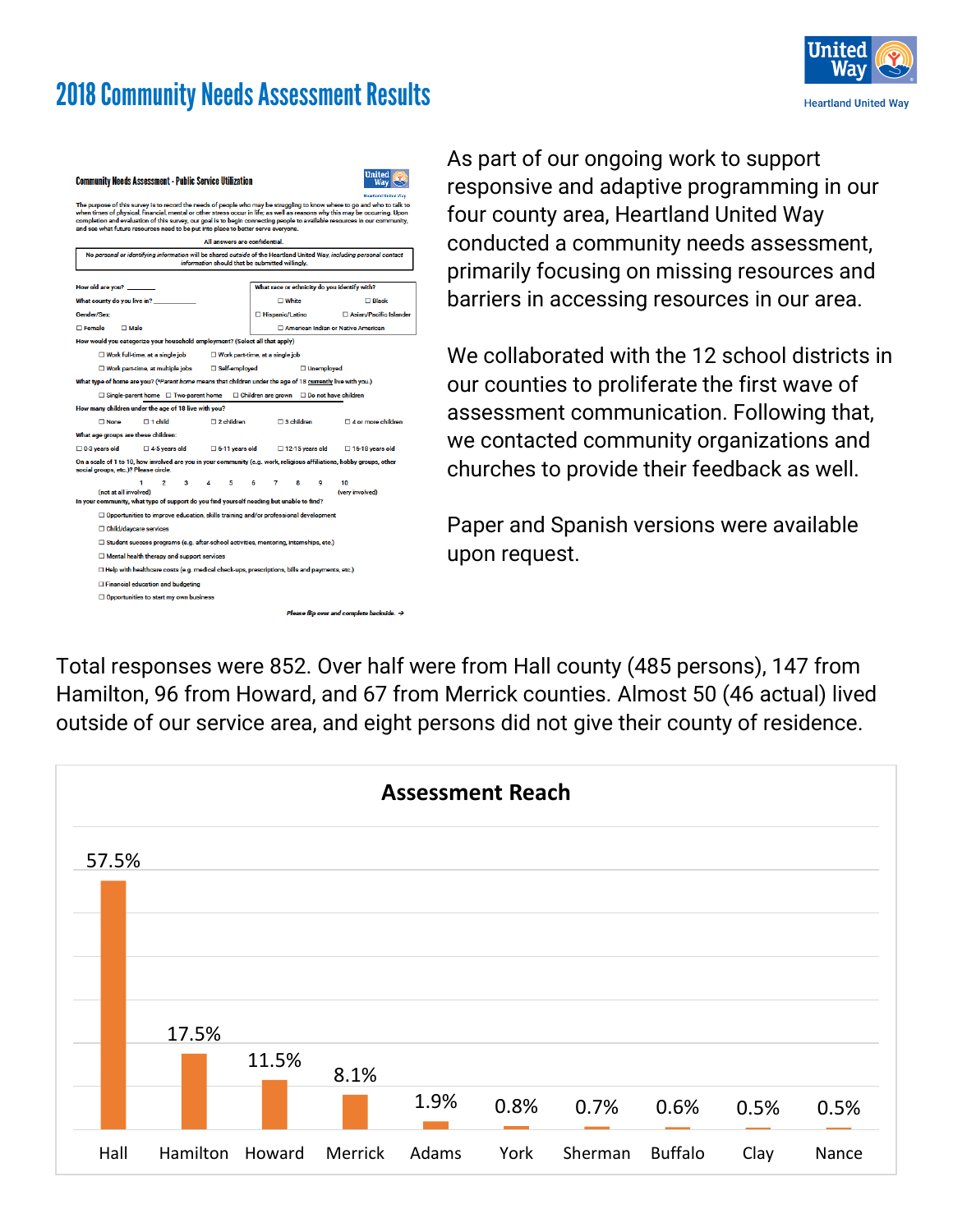

The assessment reached several counties outside of Hall, Hamilton, Howard, and Merrick counties [see above]. Sixteen people from Adams, seven from York, six from Sherman, five from Buffalo, and four each for Clay and Nance participated. We reached Polk, Greeley, Custer, and Douglas counties, with one person representing each county respectively.

| <b>Race</b>                     | <b>Percentage</b> |
|---------------------------------|-------------------|
| White                           | 89.5%             |
| Hispanic / Latino               | 8.1%              |
| <b>Black</b>                    | 1.3%              |
| <b>Asian / Pacific Islander</b> | 0.5%              |
| <b>Native American Indian</b>   | 0.4%              |
| <b>Other / Multiracial</b>      | 0.2%              |

The question asked "Which race or ethnicity do you identify with?"

According to the U.S. Census Bureau, a person can **only** be ethnically "Hispanic / Latino". Therefore, answers would be "white, Hispanic/Latino" or "white", with no-Hispanic/Latino selection.

Multiple selection was an option due to the assumption that most people do not

know that Hispanic/Latino is an ethnicity and not a race.

According to voluntary written and typed responses, the youngest was person was three; oldest person was 100. Six people had non-qualifying entries.

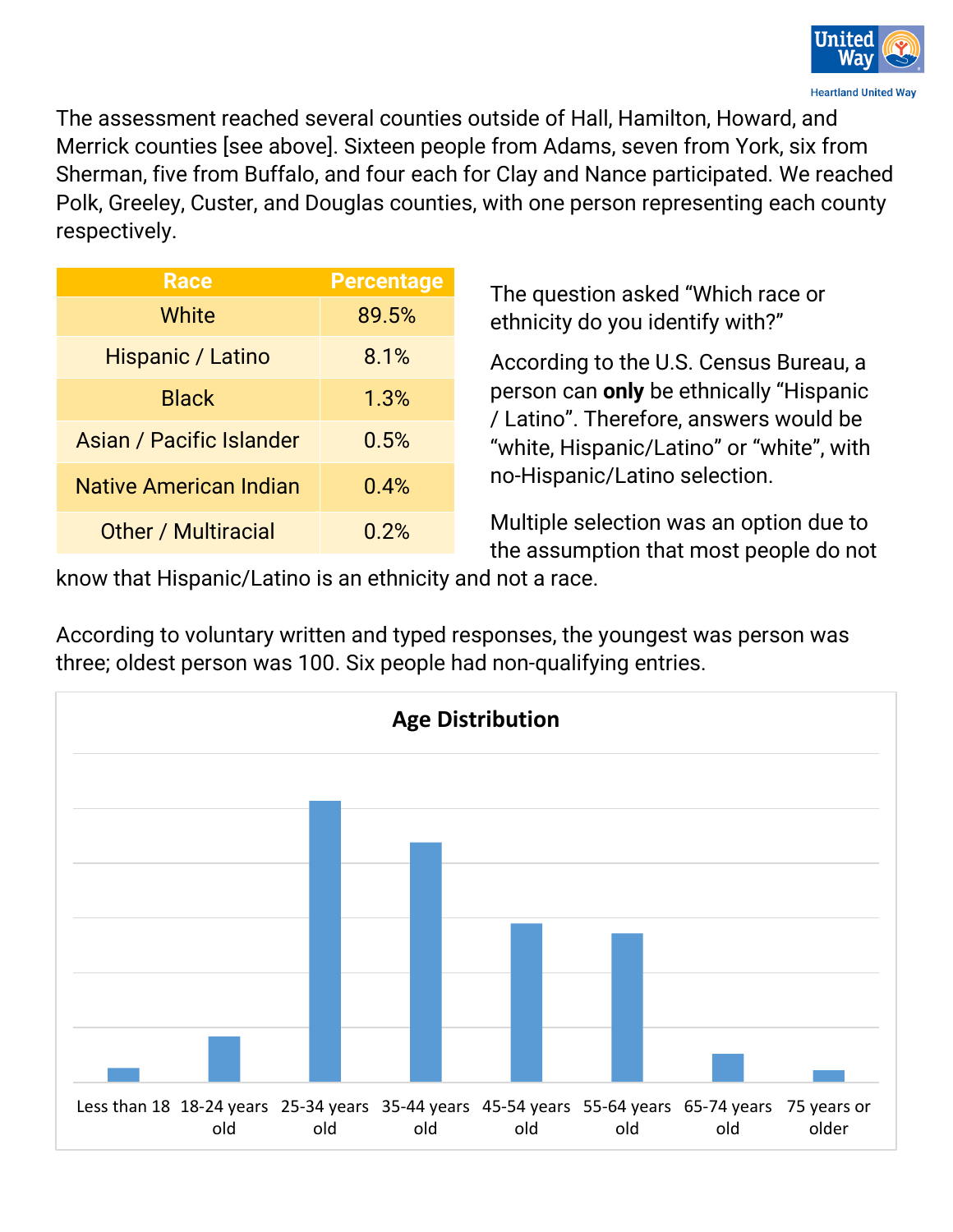

Household demographics asked two questions: (1) How would you categorize your household employment and (2) are you a single-parent or two-parent home.

| <b>Employment Option</b>        | <b>Percentage of Total</b> | Multiple selection was an option<br>to account for persons with             |  |
|---------------------------------|----------------------------|-----------------------------------------------------------------------------|--|
| <b>Work full-time</b>           | 81.1%                      | multiple                                                                    |  |
| <b>Unemployed</b>               | 8.9%                       | For persons who considered<br>themselves retired there was no               |  |
| Work part-time,<br>one job      | 6.8%                       | clear category of selection and<br>that was left to individual              |  |
| Self-employed                   | 6.1%                       | interpretation.                                                             |  |
| Work part-time,<br>multiple job | 3.4%                       | Adding a "retired" option would<br>be beneficial for future<br>assessments. |  |

Retrospectively, Question 2 was ambiguous. Optimally, persons married without children would have put "Neither" (Option 3); same for persons married with children who were no longer living at home.

Here is what household typed looked like:

| Single-parent home: | Two-parent home: | Neither: |
|---------------------|------------------|----------|
| 9.4%                | 68.5%            | 22.2%    |

Based on answers for household Question 2, only respondents who identified themselves as single- or two-parent homes would have answered. Looking at response numbers that was not the case.

"How many children under the age of 18 live with you (presently)?" may have been interpreted as "How many children do you have?"

See chart below for breakout.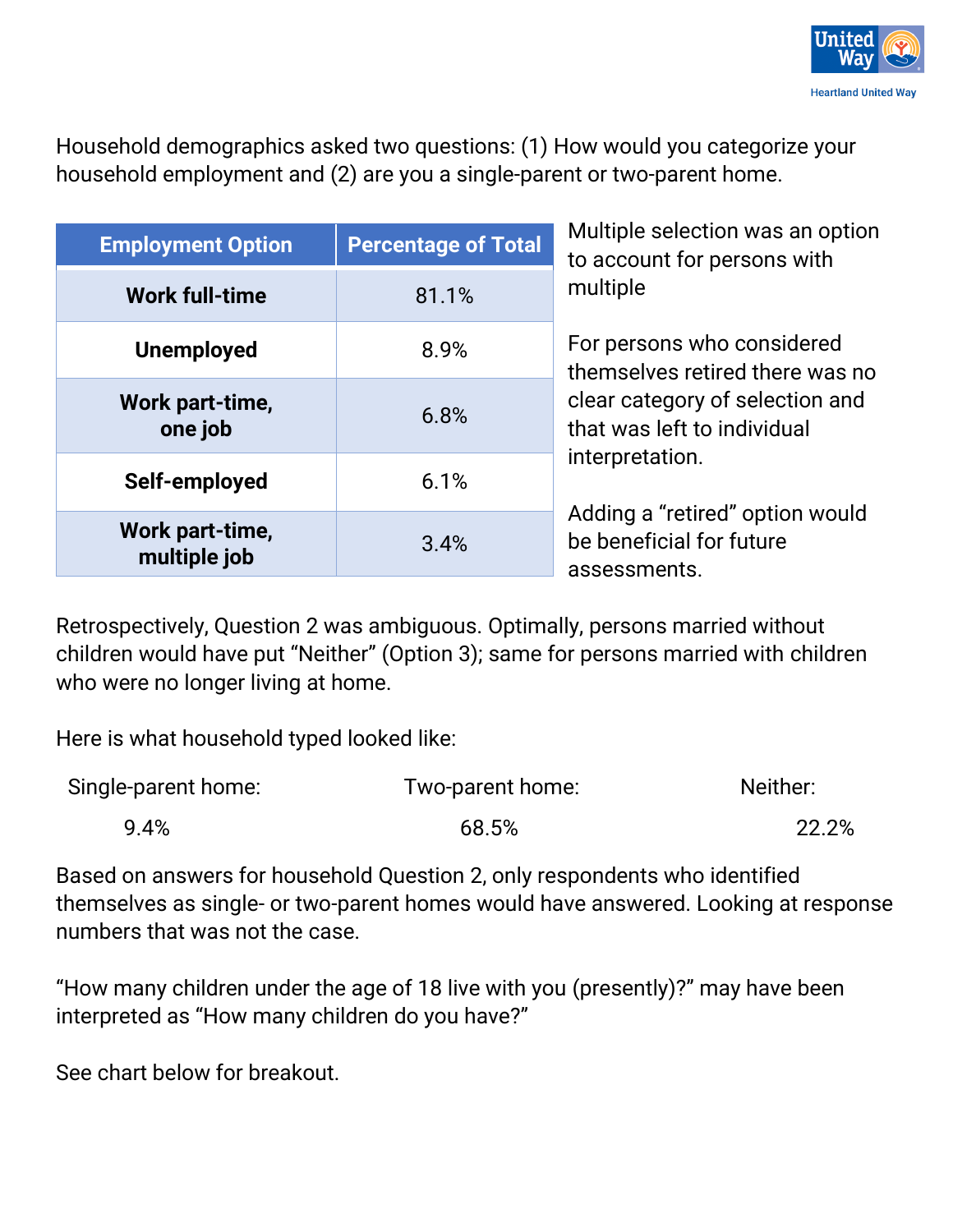

To reiterate, the focus of this assessment was to discern what resources we are missing in our communities and the barriers that inhibit accessibility.

In doing this assessment, we learned that, while our counties have similar needs, they are also distinctly different the specificity of those needs and the reasons making them difficult to access.

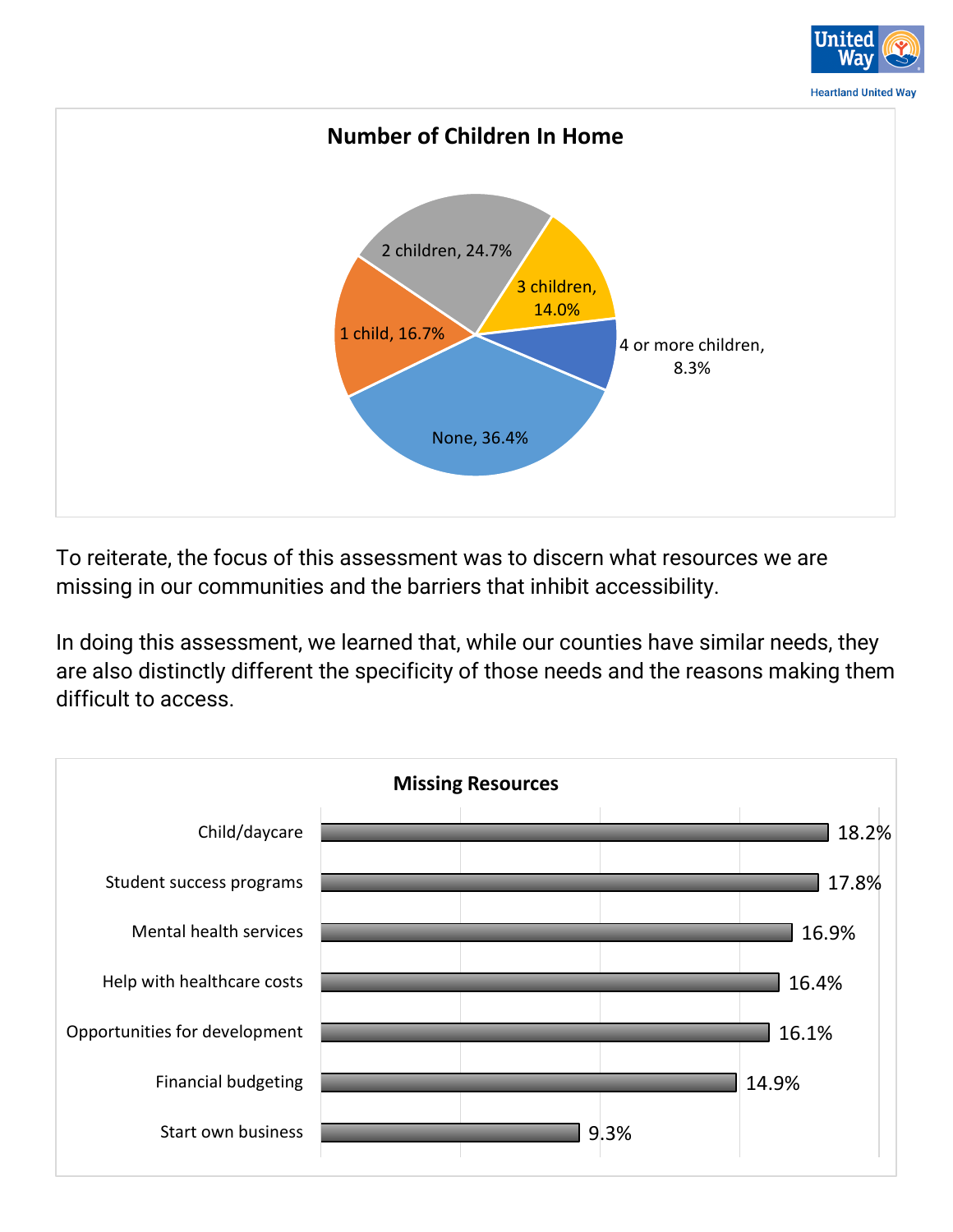

Options were designated by categorizing our community partners. There were 936 selections; multiple select was an option.



However, when disaggregated by county, the needs look very different.

The following pages highlight the top three resources in need of support, as well as the top three barriers.

Complete graphs are also included showing all resources from most needed to least, according to results.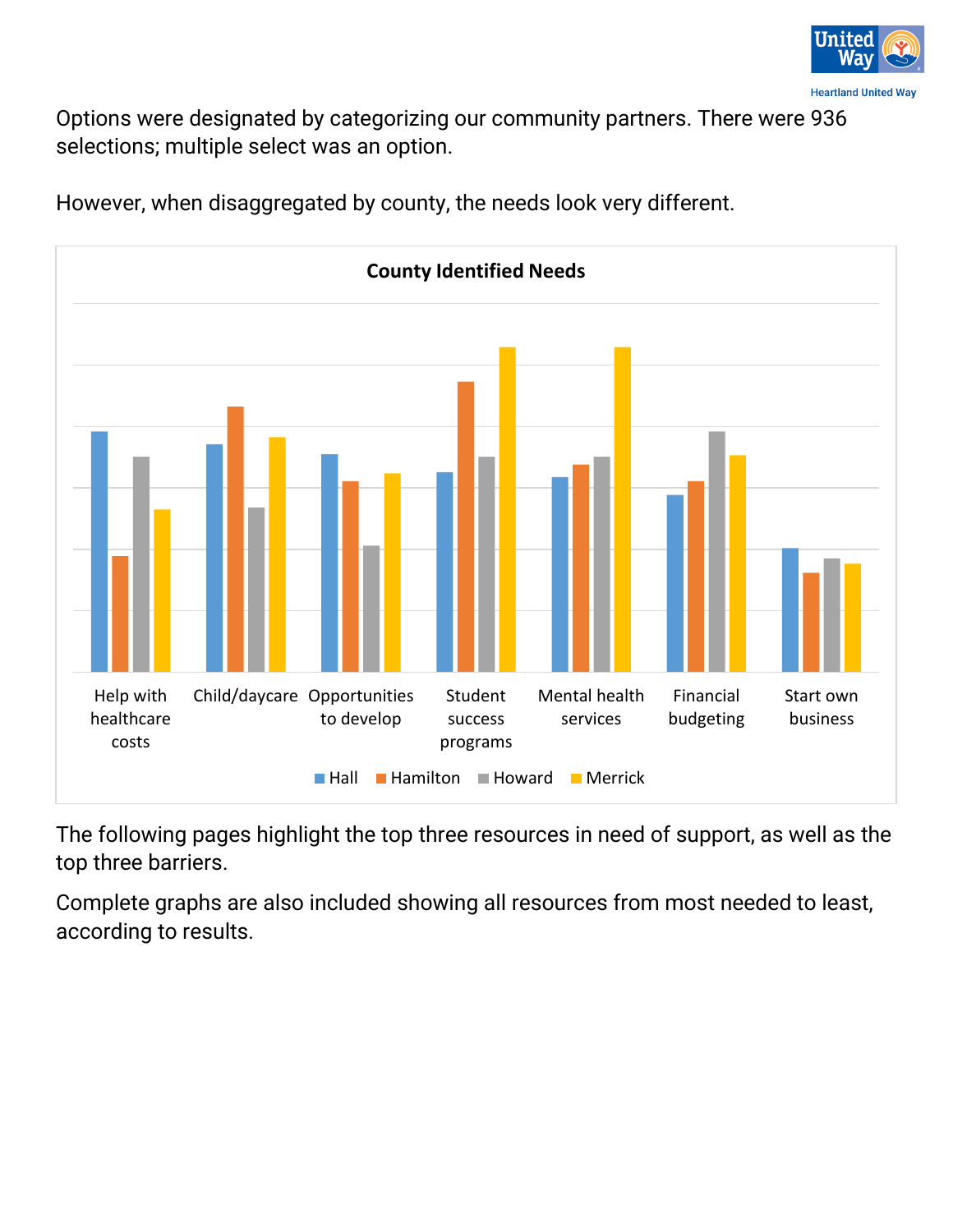## Residents in Hall County are unable to access...

#### AFFORDABLE **HEALTHCARE**



19.6% need help financing and paying for healthcare.

> OUT-OF-POCKET **EXPENSES**



26.8% don't access resources due to cost.

CHILD/ DAYCARE **SERVICES** 



18.6% are looking for affordable, qualified childcare services.

Due to...

NOT QUALIFYING



23.0% are not eligible for available programs. OPPORTUNITIES TO DEVELOP



17.7% are looking for professional and educational development opportunities.

> NOT KNOWING WHERE TO START



22.6% are not aware of where to go to find help.

Below is a graph for all options.



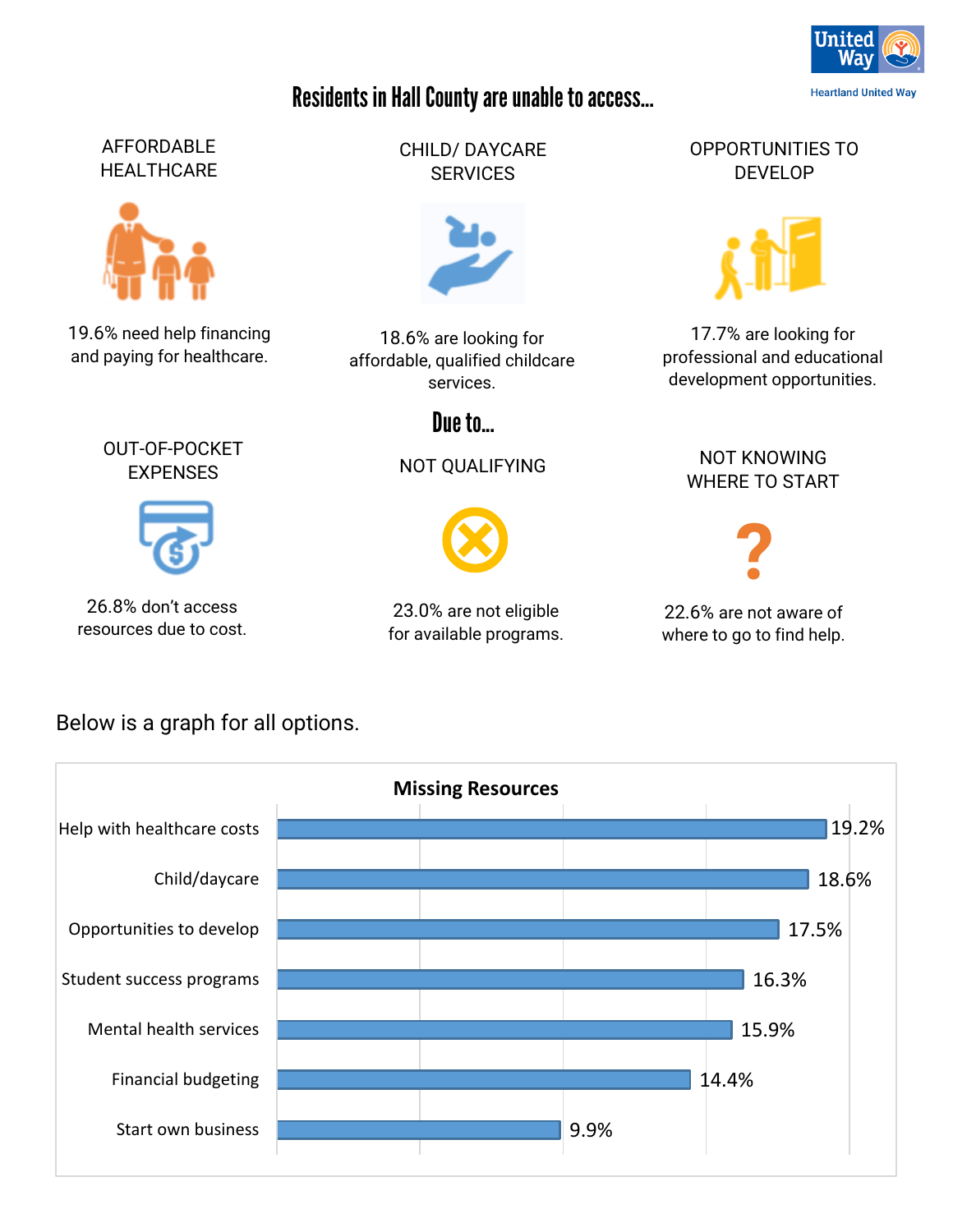

#### Residents in Hamilton County are unable to access...

#### STUDENT SUCCESS PROGRAMS



23.6% want more programs to support students.

> LOCATION (too far, not local)

18.2% cannot find local, accessible services.

CHILD/ DAYCARE **SERVICES** 



21.6% are looking for affordable, qualified childcare services.

## Due to **D**

NOT KNOWING WHERE TO START



16.9% are not aware of where to go to find help.

#### MENTAL HEALTH / THERAPY SERVICES



16.9% are looking for mental health and support services.

#### OUT-OF-POCKET EXPENSES



13.5% don't access resources due to cost.

8.1% 9.5% 15.5% 15.5% 16.9% 20.9% 23.0% Start own business Help with healthcare costs Financial budgeting Opportunities for development Mental health services Child/daycare Student success programs **Missing Resources**

Below is a graph for all options.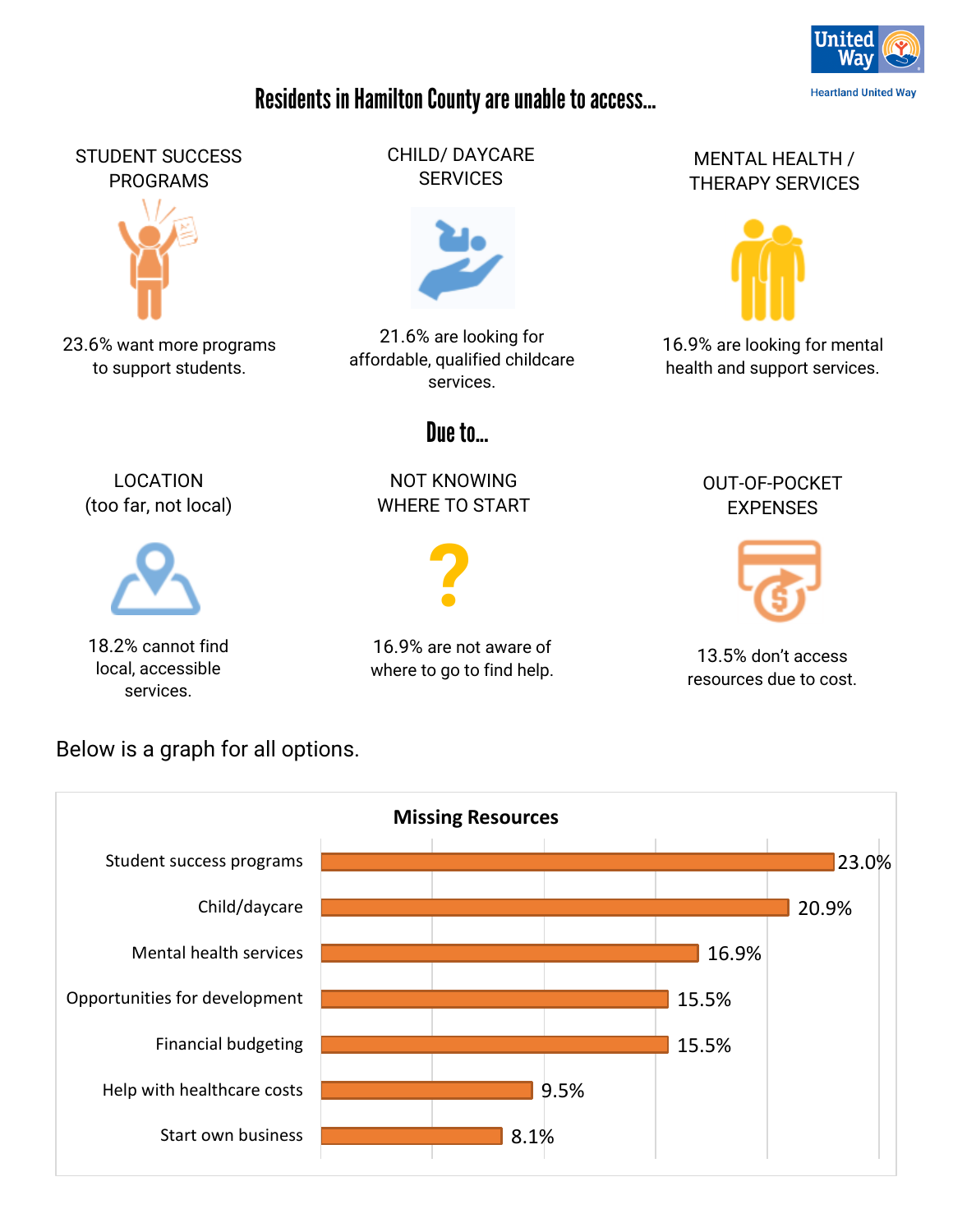## Residents in Howard County are unable to access...

AFFORDABLE **HEALTHCARE** 

17.5% need help financing healthcare.





17.5% want more programs to support students.

# THERAPY SERVICES



17.5% are looking for mental health and support services.

#### Due to **D**

OUT-OF-POCKET **EXPENSES** 

19.6% want to know how to manage money better.

BUDGETING AND FINANCE EDUCATION



22.7% don't access resources due to cost.

Below is a graph for all options.

LOCATION (too far, not local)



18.6% cannot find local, accessible services.

NOT KNOWING WHERE TO START



16.5% are not aware of where to go to find help.

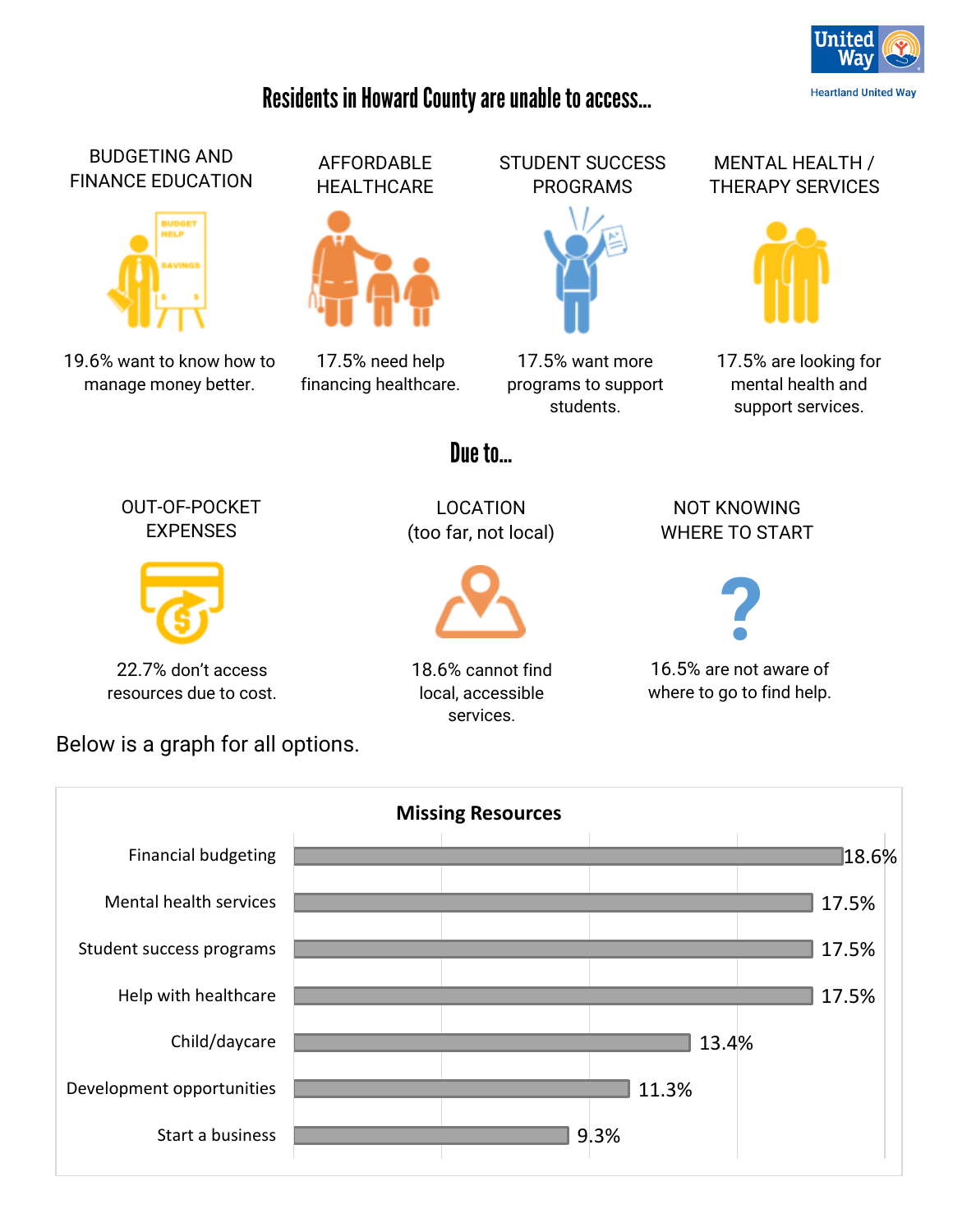

## Residents in Merrick County are unable to access...



#### Below is a graph for all options.

resources due to cost.

work with their schedules.

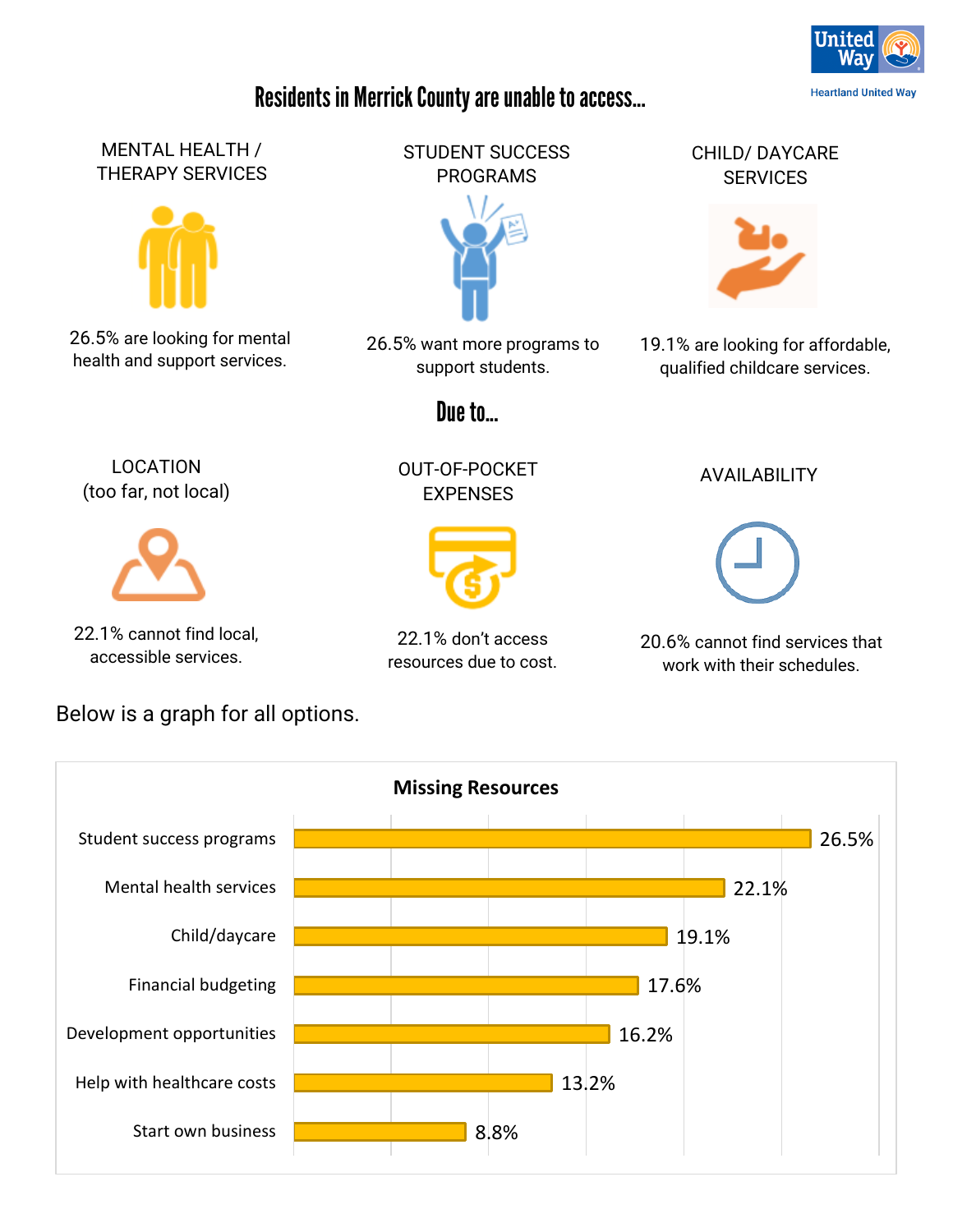

For all respondents, there were six options to select from: almost 760 selections were made.



Multiple selection was an option.

Similar to the missing resources identified, the barriers in accessing resources are variant between all counties.

The table below shows the barriers by county.